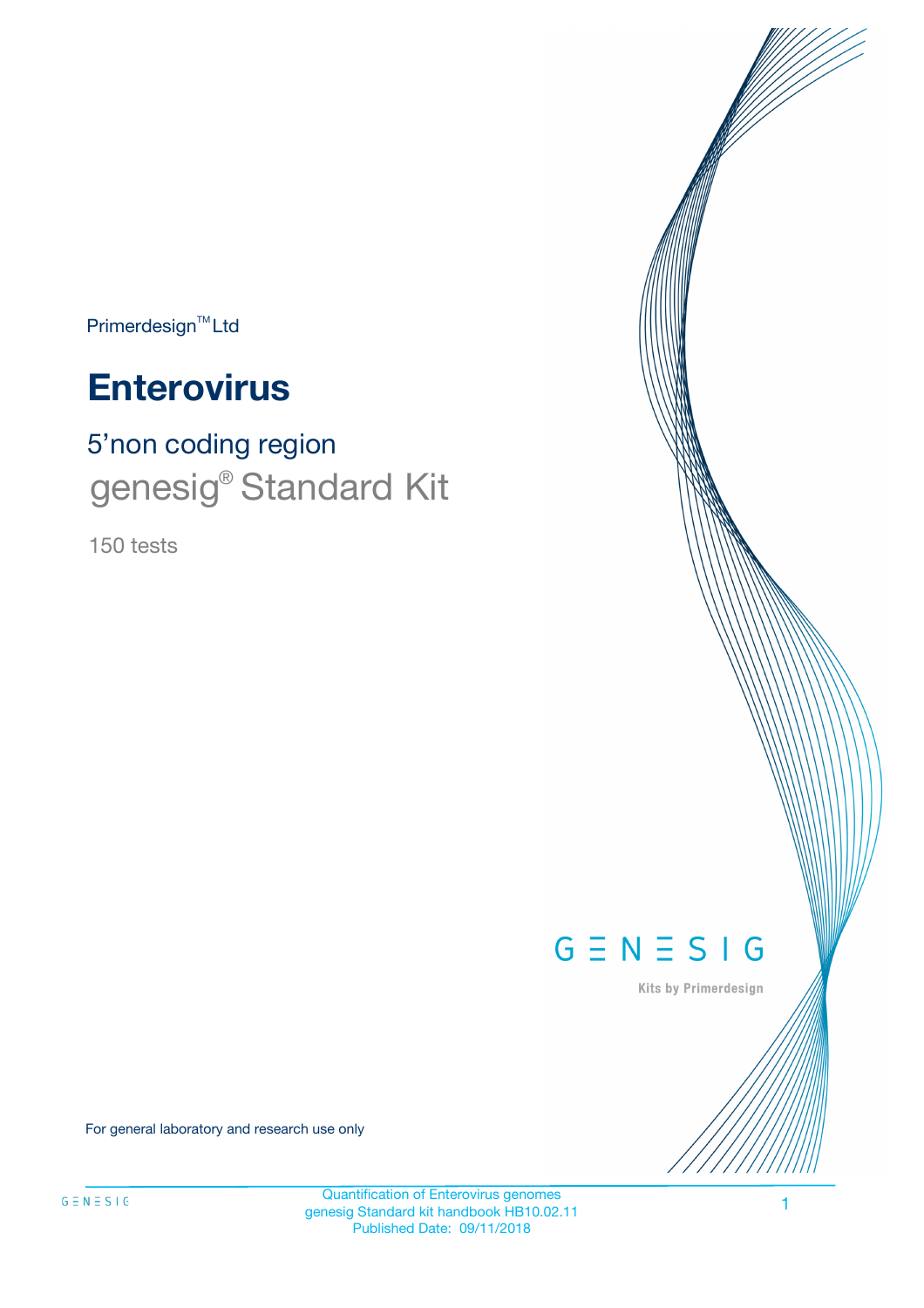### Introduction to Enterovirus

The Enterovirus genus is a member of the Picornaviridae family and consists of 8 singlestranded RNA virus species, of these 8 species the following 5 infect humans: Poliovirus; Human Enterovirus A (HEV-A); HEV-B; HEV-C and HEV-D. These viruses are non-enveloped with an icosahedrally symmetric capsid of approximately 27-30nm in diameter containing 12 capsomers. The non-segmented, positive sense RNA genome is up to 8.5kbases in length with an untranslated region at the C-terminus which is important in translation and virulence.

Poliovirus is the causative agent of poliomyelitis, a disease of the central nervous system. Infection with Poliovirus is via the fecal-oral route with viral replication initially occurring in the cells of the digestive tract. After replication, viral particles are shed in the faeces of infected individuals resulting in transmission to a new host. From the digestive tract the virus can enter the blood stream causing virema which is usually asymptomatic, or can infect sites in the immune system or muscle where secondary virema occurs after sustained viral replication causing fever. When the virus enters the central nervous system it targets motor neurons, where massive viral replication causes cell death resulting in paralysis.

Other viruses within the Enterovirus genus include Coxsackie viruses, Enterviruses and Echoviruses.

Coxsackie viruses have two subtypes, A and B. Coxsackie A viruses are a group of 23 viruses that can cause Hand, Foot and Mouth Disease (HFMD), as well as conjunctivitis, aseptic meningitis or high fever and blisters in the mouth or throat, on the palms of the hands and soles of the feet. Coxsackie B viruses are a group of 6 viruses that can also cause aseptic meningitis as well as infectious myocarditis, infectious pericarditis and pleurodynia.

Enteroviruses can cause HFMD, a disease that usually affects small children and can be spread by contact with infected mucus, saliva or faeces. The disease presents with fever, headache, malaise, vomiting and diarrhea and has an incubation period of up to one week. There are no vaccines or antiviral drugs available to prevent this disease.

Echoviruses cause acute febrile illnesses in small children and can also cause aseptic meningitis. Echovirus infection is biased toward males and infection during the first two weeks of a babies life can cause a fatal disease that causes liver failure and myocarditis.

All of the viruses within this genus that infect humans do so via close contact with infected individuals, mainly via the fecal-oral route although some viruses have been shown to be transmitted by respiratory droplets.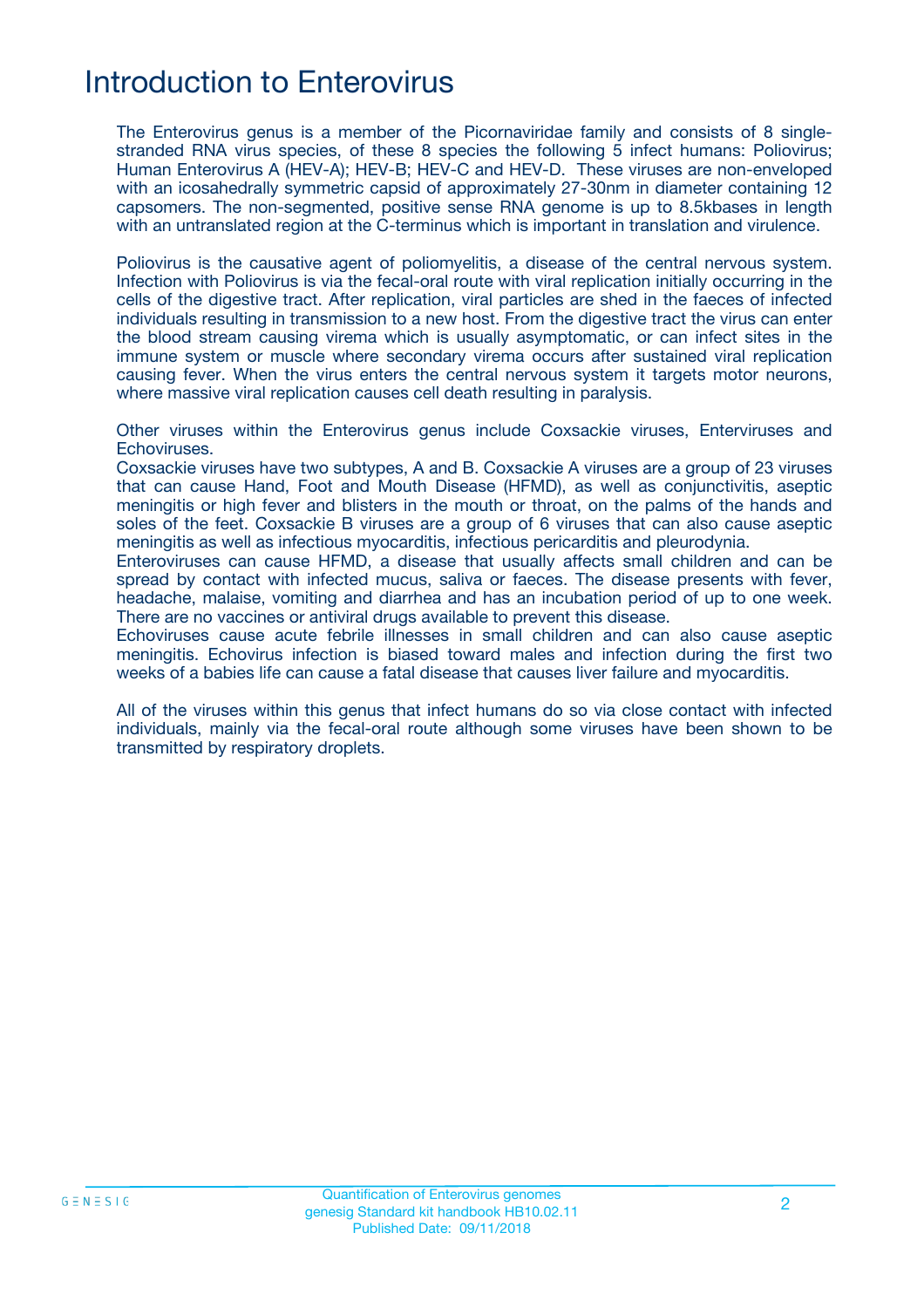# **Specificity**

The Primerdesign genesig Kit for Enterovirus (Enterovirus) genomes is designed for the in vitro quantification of Enterovirus genomes. The kit is designed to have a broad detection profile. Specifically, the primers represent 100% homology with over 95% of the NCBI database reference sequences available at the time of design.

The dynamics of genetic variation means that new sequence information may become available after the initial design. Primerdesign periodically reviews the detection profiles of our kits and when required releases new versions.

The primers are based on the alignments of Uta Dierssen 2007 et.al. and therefore have very high homology with reference sequences from a wide variety of strains. The primers are predicted to detect all the sequences in the phylogenic tree below and therefore have a very broad quantification profile. However, due to the inherent instability of RNA viral genomes, it is not possible to guarantee quantification of all clinical isolates.

If you require further information, or have a specific question about the detection profile of this kit then please send an e.mail to enquiry@primerdesign.co.uk and our bioinformatics team will answer your question.

#### Fig.1 Enterovirus strains detected

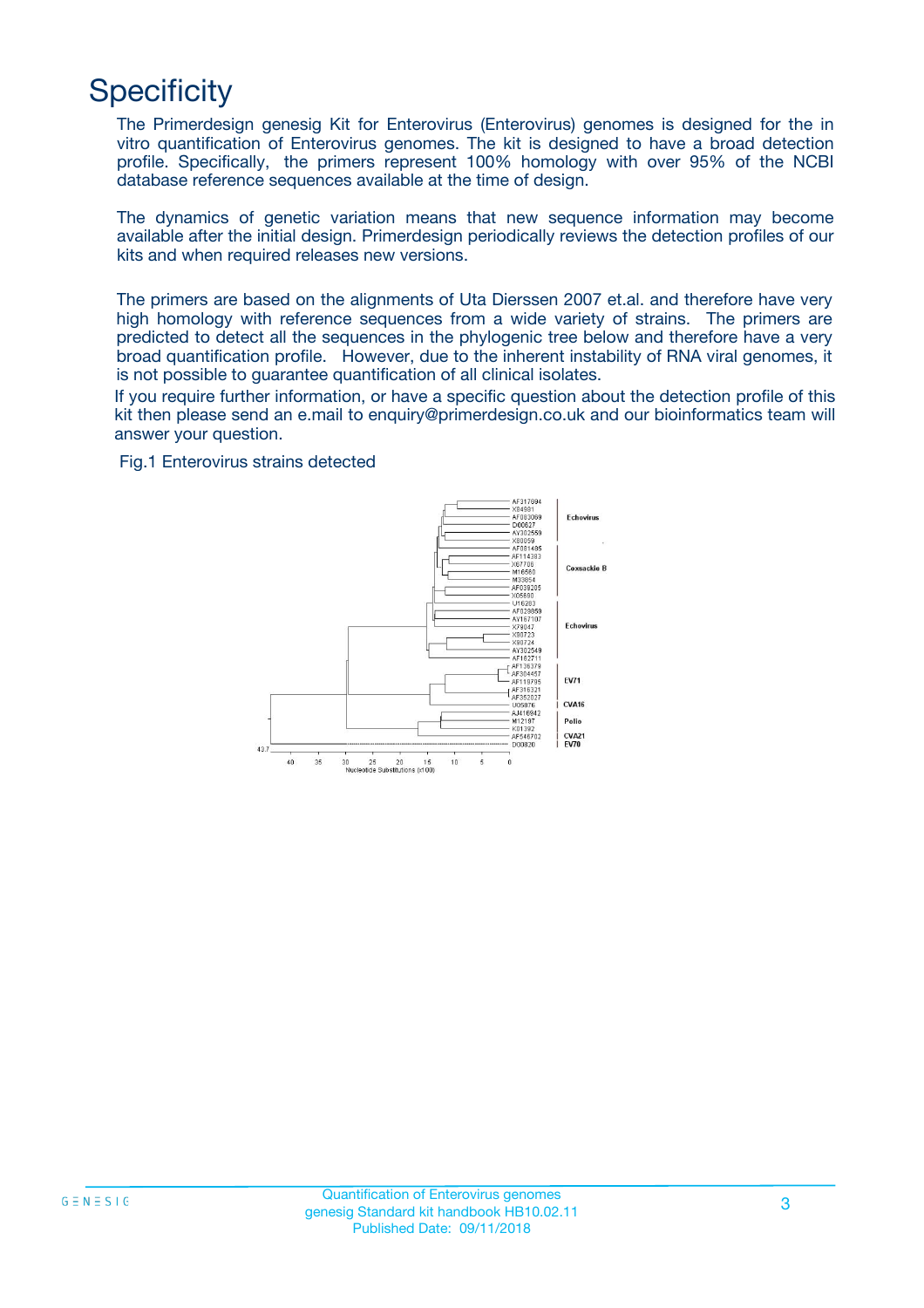## Kit contents

- **Enterovirus specific primer/probe mix (150 reactions BROWN)** FAM labelled
- **Enterovirus positive control template (for Standard curve RED)**
- **RNase/DNase free water (WHITE)** for resuspension of primer/probe mixes
- **Template preparation buffer (YELLOW)** for resuspension of positive control template and standard curve preparation

### **Reagents and equipment to be supplied by the user**

#### **Real-time PCR Instrument**

#### **Extraction kit**

This kit is recommended for use with genesig Easy DNA/RNA Extraction kit. However, it is designed to work well with all processes that yield high quality RNA and DNA with minimal PCR inhibitors.

**oasigTM lyophilised OneStep or Precision**®**PLUS OneStep 2X RT-qPCR Master Mix** Contains complete OneStep RT-qPCR master mix

**Pipettors and Tips**

**Vortex and centrifuge**

**Thin walled 1.5 ml PCR reaction tubes**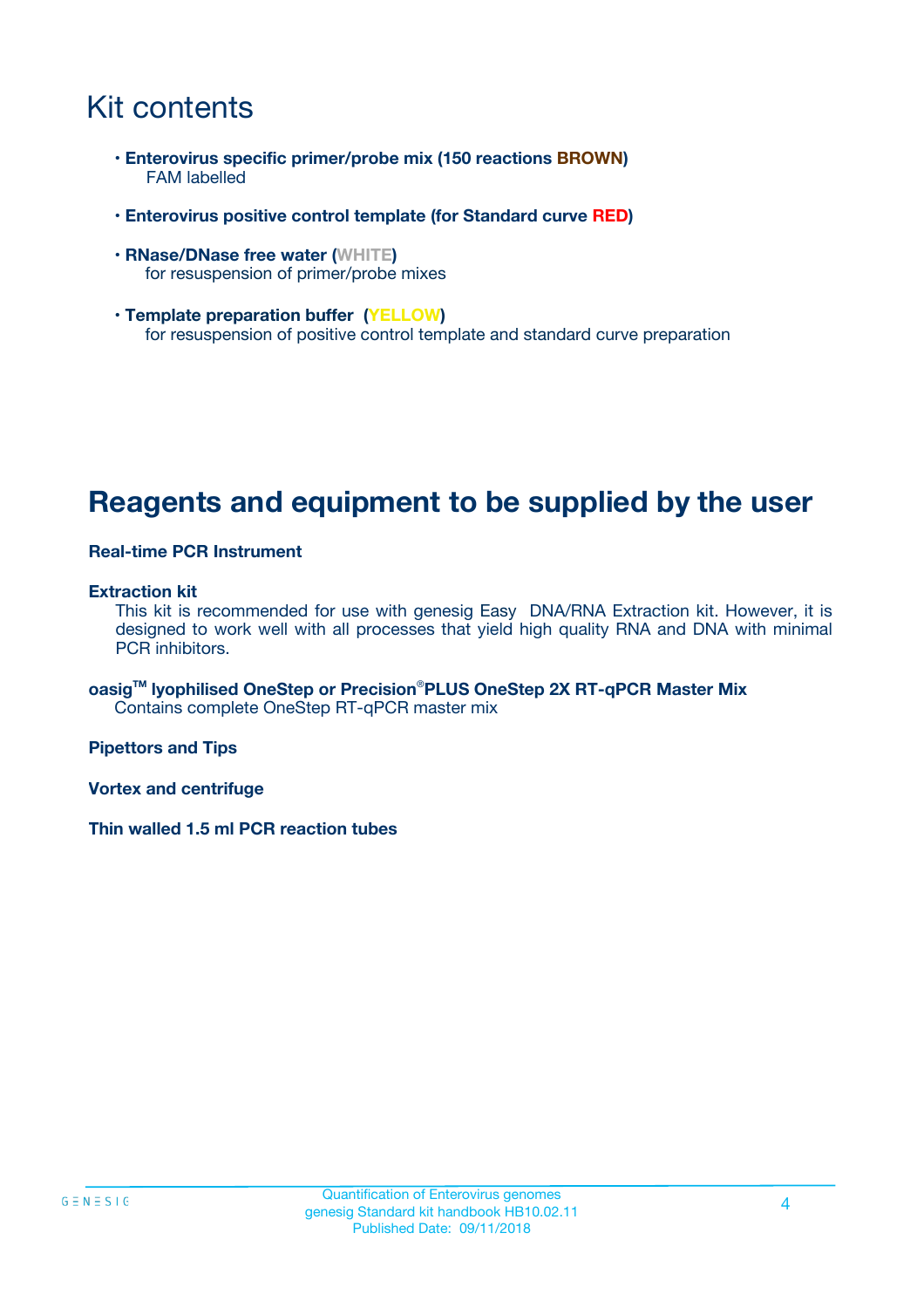### Kit storage and stability

This kit is stable at room temperature but should be stored at -20ºC on arrival. Once the lyophilised components have been resuspended they should not be exposed to temperatures above -20°C for longer than 30 minutes at a time and unnecessary repeated freeze/thawing should be avoided. The kit is stable for six months from the date of resuspension under these circumstances.

If a standard curve dilution series is prepared this can be stored frozen for an extended period. If you see any degradation in this serial dilution a fresh standard curve can be prepared from the positive control.

Primerdesign does not recommend using the kit after the expiry date stated on the pack.

### Suitable sample material

All kinds of sample material suited for PCR amplification can be used. Please ensure the samples are suitable in terms of purity, concentration, and RNA/DNA integrity. Always run at least one negative control with the samples. To prepare a negative-control, replace the template RNA sample with RNase/DNase free water.

### Dynamic range of test

Under optimal PCR conditions genesig Enterovirus detection kits have very high priming efficiencies of >95% and can detect less than 100 copies of target template.

### Notices and disclaimers

This product is developed, designed and sold for research purposes only. It is not intended for human diagnostic or drug purposes or to be administered to humans unless clearly expressed for that purpose by the Food and Drug Administration in the USA or the appropriate regulatory authorities in the country of use. During the warranty period Primerdesign genesig detection kits allow precise and reproducible data recovery combined with excellent sensitivity. For data obtained by violation to the general GLP guidelines and the manufacturer's recommendations the right to claim under guarantee is expired. PCR is a proprietary technology covered by several US and foreign patents. These patents are owned by Roche Molecular Systems Inc. and have been sub-licensed by PE Corporation in certain fields. Depending on your specific application you may need a license from Roche or PE to practice PCR. Additional information on purchasing licenses to practice the PCR process may be obtained by contacting the Director of Licensing at Roche Molecular Systems, 1145 Atlantic Avenue, Alameda, CA 94501 or Applied Biosystems business group of the Applera Corporation, 850 Lincoln Centre Drive, Foster City, CA 94404. In addition, the 5' nuclease assay and other homogeneous amplification methods used in connection with the PCR process may be covered by U.S. Patents 5,210,015 and 5,487,972, owned by Roche Molecular Systems, Inc, and by U.S. Patent 5,538,848, owned by The Perkin-Elmer Corporation.

### Trademarks

Primerdesign™ is a trademark of Primerdesign Ltd.

genesig $^\circledR$  is a registered trademark of Primerdesign Ltd.

The PCR process is covered by US Patents 4,683,195, and 4,683,202 and foreign equivalents owned by Hoffmann-La Roche AG. BI, ABI PRISM® GeneAmp® and MicroAmp® are registered trademarks of the Applera Genomics (Applied Biosystems Corporation). BIOMEK® is a registered trademark of Beckman Instruments, Inc.; iCycler™ is a registered trademark of Bio-Rad Laboratories, Rotor-Gene is a trademark of Corbett Research. LightCycler™ is a registered trademark of the Idaho Technology Inc. GeneAmp®, TaqMan® and AmpliTaqGold® are registered trademarks of Roche Molecular Systems, Inc., The purchase of the Primerdesign™ reagents cannot be construed as an authorization or implicit license to practice PCR under any patents held by Hoffmann-LaRoche Inc.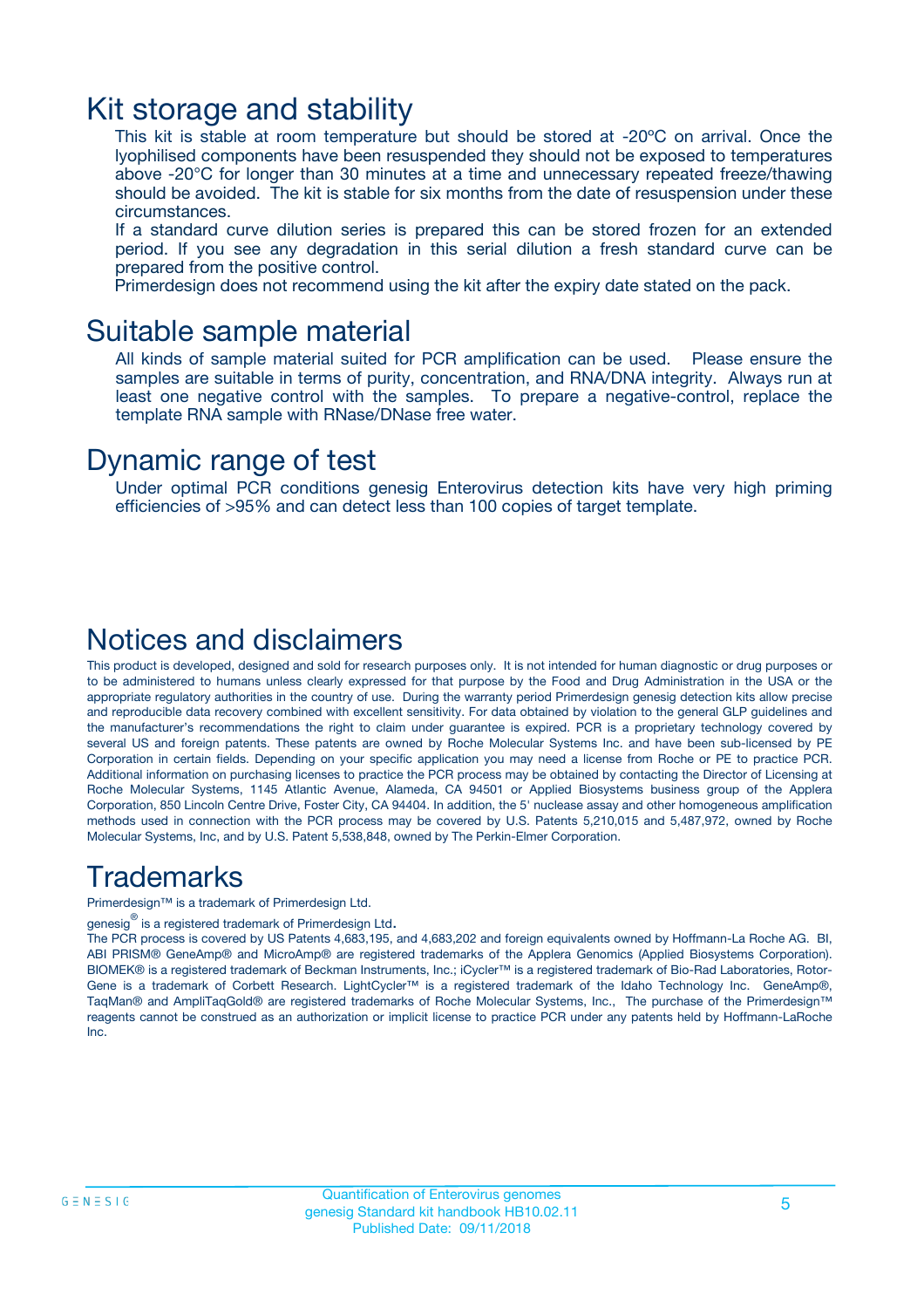## Principles of the test

#### **Real-time PCR**

A Enterovirus specific primer and probe mix is provided and this can be detected through the FAM channel.

The primer and probe mix provided exploits the so-called TaqMan® principle. During PCR amplification, forward and reverse primers hybridize to the Enterovirus cDNA. A fluorogenic probe is included in the same reaction mixture which consists of a DNA probe labeled with a 5`-dye and a 3`-quencher. During PCR amplification, the probe is cleaved and the reporter dye and quencher are separated. The resulting increase in fluorescence can be detected on a range of qPCR platforms.

#### **Positive control**

For copy number determination and as a positive control for the PCR set up, the kit contains a positive control template. This can be used to generate a standard curve of Enterovirus copy number / Cq value. Alternatively the positive control can be used at a single dilution where full quantitative analysis of the samples is not required. Each time the kit is used, at least one positive control reaction must be included in the run. A positive result indicates that the primers and probes for detecting the target Enterovirus gene worked properly in that particular experimental scenario. If a negative result is obtained the test results are invalid and must be repeated. Care should be taken to ensure that the positive control does not contaminate any other kit component which would lead to false-positive results. This can be achieved by handling this component in a Post PCR environment. Care should also be taken to avoid cross-contamination of other samples when adding the positive control to the run. This can be avoided by sealing all other samples and negative controls before pipetting the positive control into the positive control well.

#### **Negative control**

To validate any positive findings a negative control reaction should be included every time the kit is used. For this reaction the RNase/DNase free water should be used instead of template. A negative result indicates that the reagents have not become contaminated while setting up the run.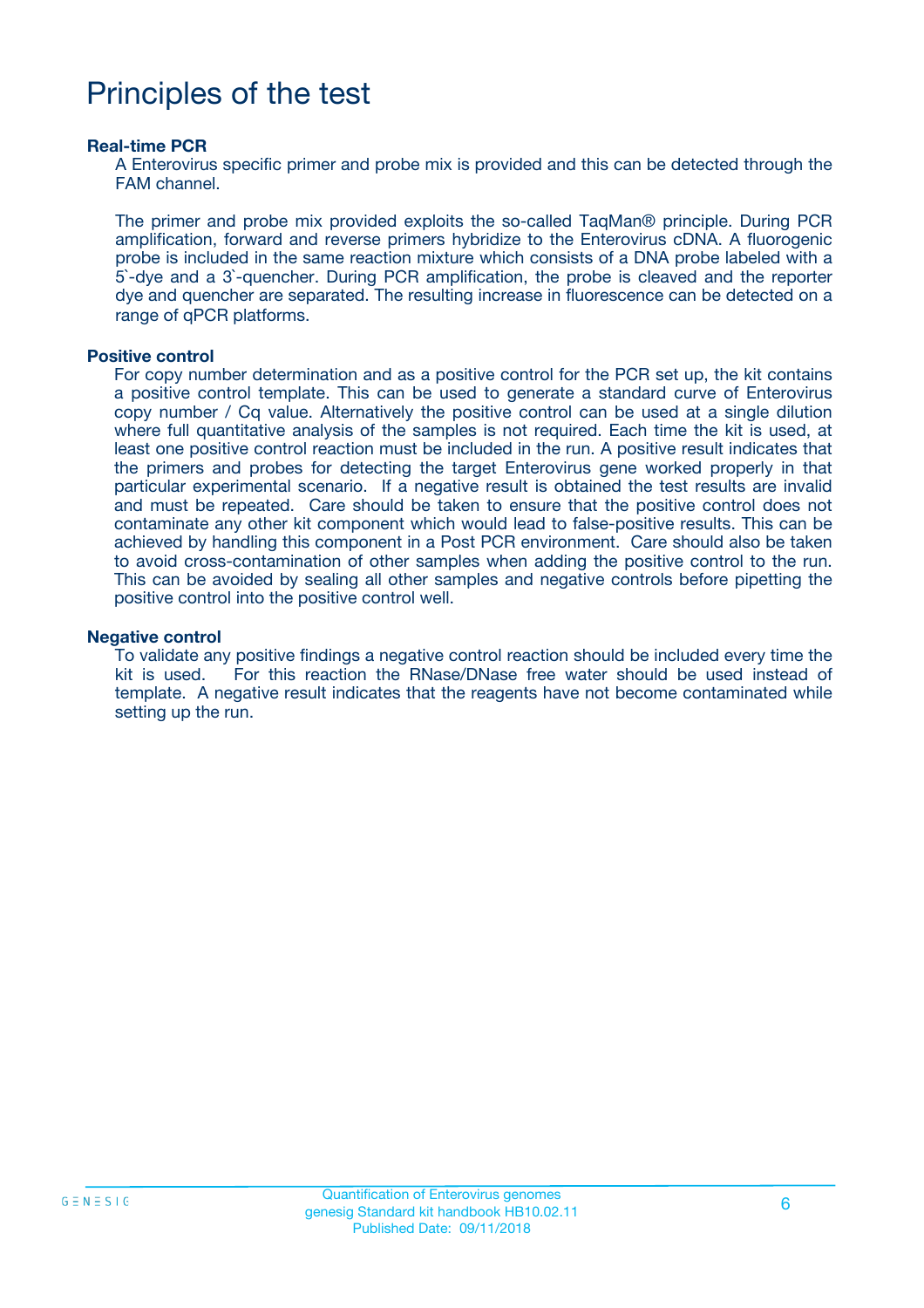### Resuspension protocol

To minimize the risk of contamination with foreign DNA, we recommend that all pipetting be performed in a PCR clean environment. Ideally this would be a designated PCR lab or PCR cabinet. Filter tips are recommended for all pipetting steps.

#### **1. Pulse-spin each tube in a centrifuge before opening.**

This will ensure lyophilised primer and probe mix is in the base of the tube and is not spilt upon opening the tube.

#### **2. Resuspend the kit components in the RNase/DNase free water supplied, according to the table below:**

To ensure complete resuspension, vortex each tube thoroughly.

| Component - resuspend in water       | <b>Volume</b> |
|--------------------------------------|---------------|
| <b>Pre-PCR pack</b>                  |               |
| Enterovirus primer/probe mix (BROWN) | 165 ul        |

### **3. Resuspend the positive control template in the template preparation buffer supplied, according to the table below:**

To ensure complete resuspension, vortex the tube thoroughly.

| Component - resuspend in template preparation buffer |                  |  |
|------------------------------------------------------|------------------|--|
| <b>Post-PCR heat-sealed foil</b>                     |                  |  |
| Enterovirus Positive Control Template (RED) *        | ี 500 น <b>ไ</b> |  |

\* This component contains high copy number template and is a VERY significant contamination risk. It must be opened and handled in a separate laboratory environment, away from the other components.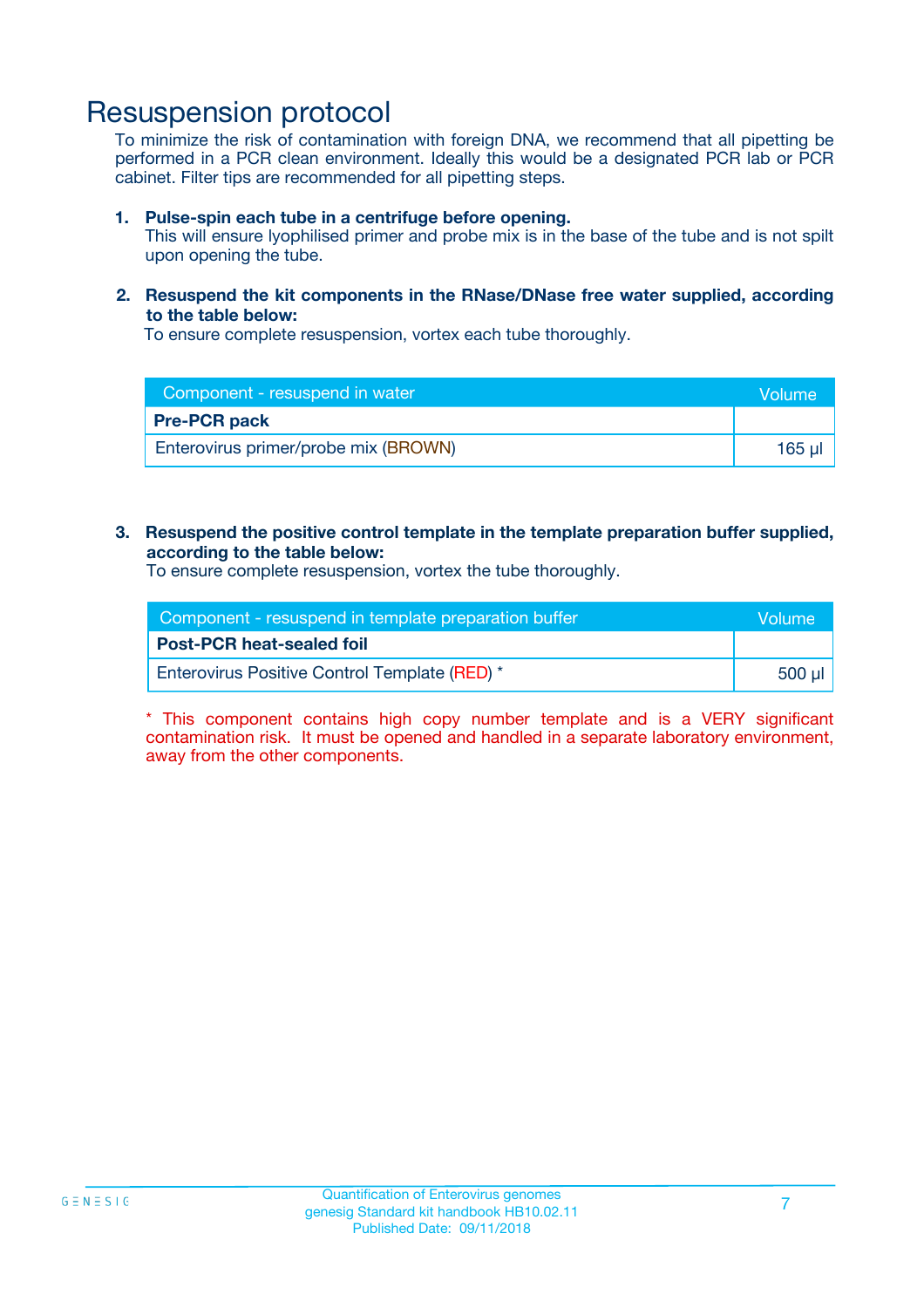### OneStep RT-qPCR detection protocol

A OneStep approach combining the reverse transcription and amplification in a single closed tube is the preferred method. If, however, a two step approach is required see page 10.

#### **For optimum performance and sensitivity.**

All pipetting steps and experimental plate set up should be performed on ice. After the plate is poured proceed immediately to the OneStep amplification protocol. Prolonged incubation of reaction mixes at room temperature can lead to PCR artifacts that reduce the sensitivity of detection.

**1. For each RNA sample prepare a reaction mix according to the table below:** Include sufficient reactions for positive and negative controls.

| Component                                                    | Volumer      |
|--------------------------------------------------------------|--------------|
| oasig OneStep or PrecisionPLUS OneStep 2X RT-qPCR Master Mix | 10 µl        |
| Enterovirus primer/probe mix (BROWN)                         | 1 µI         |
| <b>RNase/DNase free water (WHITE)</b>                        | 4 µl         |
| <b>Final Volume</b>                                          | <u>15 µl</u> |

- **2. Pipette 15µl of this mix into each well according to your qPCR experimental plate set up.**
- **3. Pipette 5µl of RNA template into each well, according to your experimental plate set up.**

For negative control wells use 5µl of RNase/DNase free water. The final volume in each well is 20ul.

**4. If a standard curve is included for quantitative analysis prepare a reaction mix according to the table below:**

| Component                                                    | Volume |
|--------------------------------------------------------------|--------|
| oasig OneStep or PrecisionPLUS OneStep 2X RT-qPCR Master Mix | 10 µl  |
| Enterovirus primer/probe mix (BROWN)                         | 1 µl   |
| <b>RNase/DNase free water (WHITE)</b>                        | 4 µl   |
| <b>Final Volume</b>                                          | 15 µl  |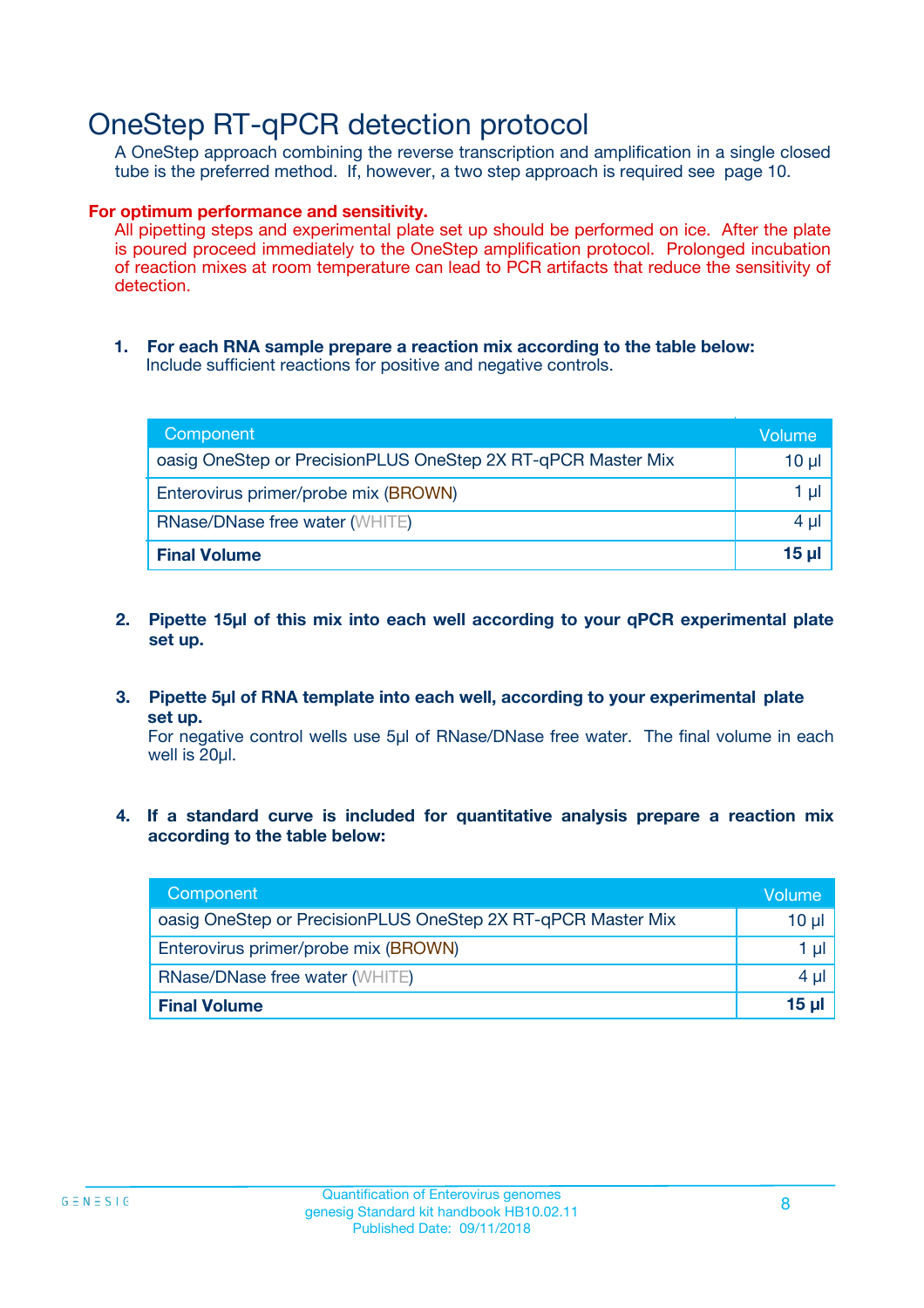### **5. Preparation of standard curve dilution series**

- 1) Pipette 90µl of template preparation buffer into 5 tubes and label 2-6
- 2) Pipette 10µl of Positive Control Template (RED) into tube 2
- 3) Vortex thoroughly
- 4) Change pipette tip and pipette 10µl from tube 2 into tube 3
- 5) Vortex thoroughly

Repeat steps 4 and 5 to complete the dilution series

| <b>Standard Curve</b>         | <b>Copy Number</b>     |
|-------------------------------|------------------------|
| Tube 1 Positive control (RED) | $2 \times 10^5$ per µl |
| Tube 2                        | $2 \times 10^4$ per µl |
| Tube 3                        | $2 \times 10^3$ per µl |
| Tube 4                        | $2 \times 10^2$ per µl |
| Tube 5                        | 20 per $\mu$           |
| Tube 6                        | 2 per µl               |

**6. Pipette 5µl of standard template into each well for the standard curve according to your plate set up**

The final volume in each well is 20ul.

# OneStep RT-qPCR amplification protocol

Amplification conditions using oasig OneStep or PrecisionPLUS OneStep 2X RT-qPCR Master Mix.

|             | <b>Step</b>                  | <b>Time</b>      | <b>Temp</b>    |
|-------------|------------------------------|------------------|----------------|
|             | <b>Reverse Transcription</b> | $10 \text{ min}$ | $55^{\circ}$ C |
|             | Enzyme activation            | 2 min            | $95^{\circ}$ C |
| Cycling x50 | Denaturation                 | 10 <sub>s</sub>  | $95^{\circ}$ C |
|             | <b>DATA COLLECTION *</b>     | 60 s             | $60^{\circ}$ C |

\* Fluorogenic data should be collected during this step through the FAM channel